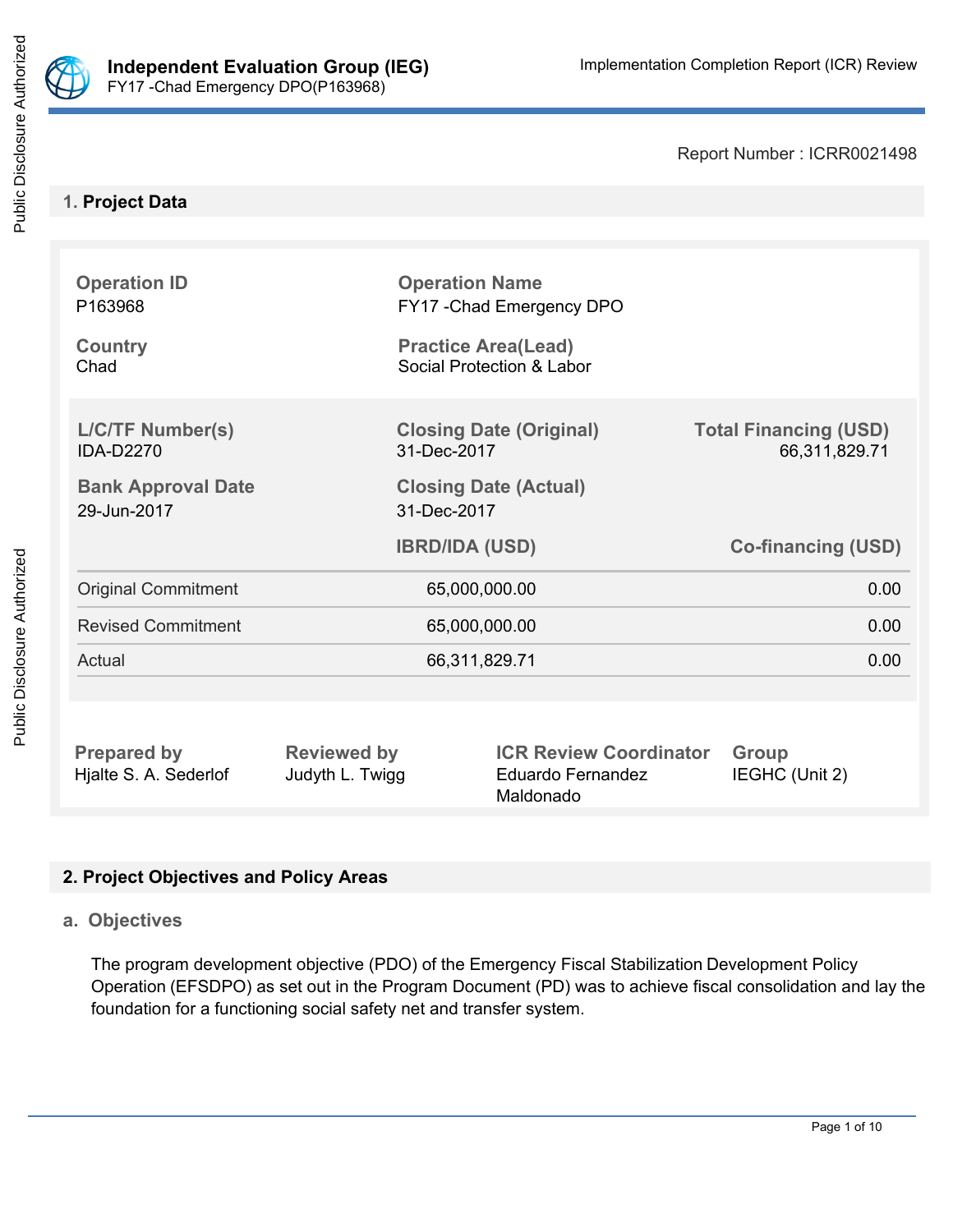

This ICRR will assess efficacy based on two objectives: (i) achievement of fiscal consolidation; and (ii) laying the foundation for a functioning social safety net. The "transfer system" constitutes an integral part of the safety net and is not assessed separately.

- **b. Were the program objectives/key associated outcome targets revised during implementation of the series?**  $-$
- **c. Pillars/Policy Areas**

The EFSDPO included two pillars and five policy areas:

**Pillar 1: Fiscal management** involving fiscal consolidation through expenditure rationalization included measures to: (i) reduce and streamline the central government wage bill; (ii) improve oversight over stateowned enterprises (SOEs); (iii) rationalize tax expenditures; and (iv) strengthen public procurement.

**Pillar 2: Social protection**, involving moving from a system of short-term crisis management towards building a longer-term, more permanent safety net.

**d. Comments on Program Cost, Financing, and Dates**

Program cost and financing. An Emergency Grant of SDR 47 million (US\$65 million equivalent) was provided and fully disbursed on becoming effective.

Borrower contribution. None.

Dates. The grant was approved on June 29, 2017, and disbursed on becoming effective on July 27, 2017. It closed on December 31, 2017.

### **3. Relevance of Objectives & Design**

**a. Relevance of Objectives**

The EFSDPO's objectives and pillars are consistent with the Country Partnership Framework for FY16-20 that includes the management of public resources, as well as reducing vulnerability and building human capital, as two of its three major themes of engagement in Chad. The former, primary, objective of fiscal consolidation supported the government's emergency fiscal plan and aligned with donor efforts to reverse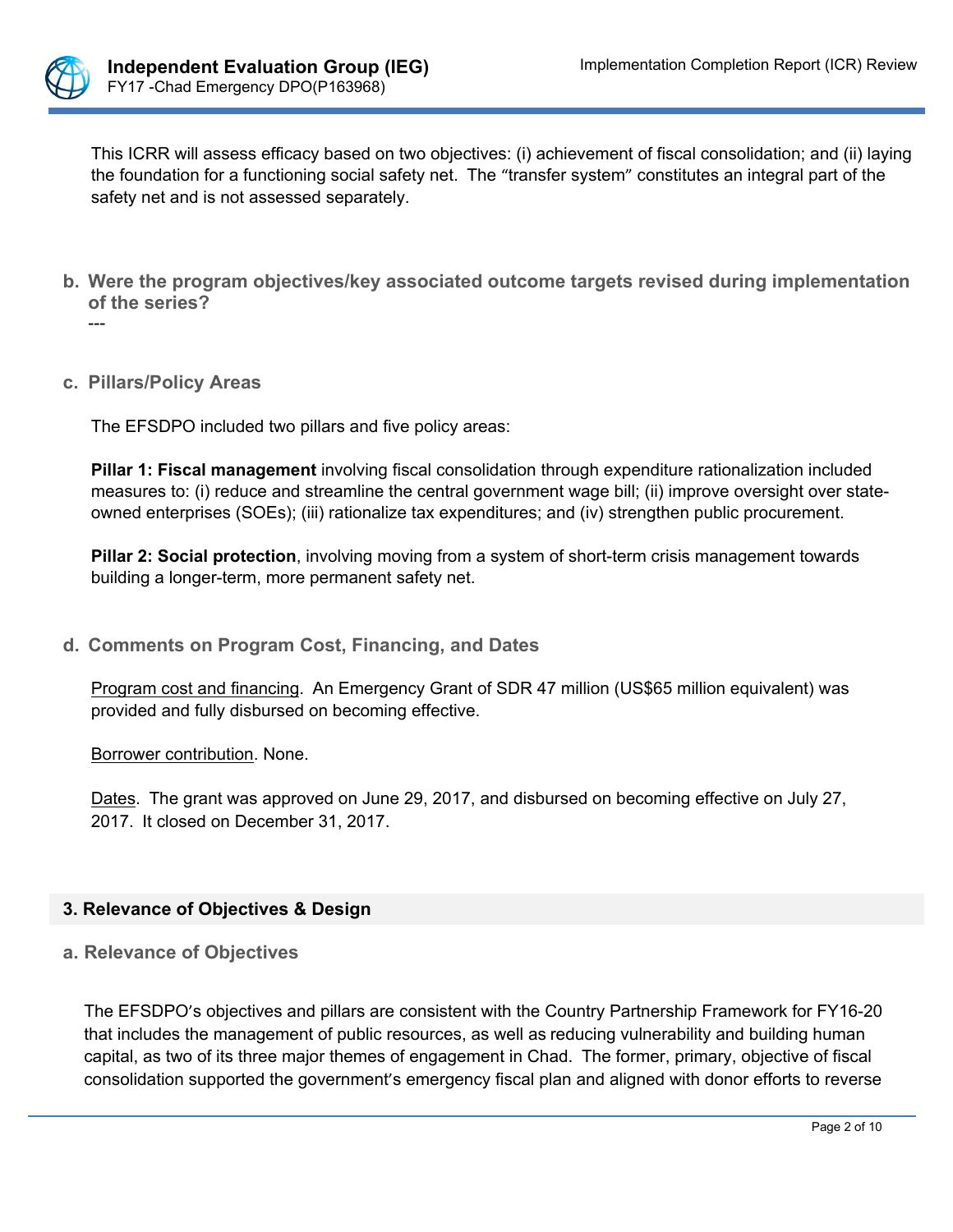

fiscal deterioration. It also followed on earlier fiscal consolidation support grants provided in 2015 and 2016 (P155480 and P162548).

**Rating** High

# **b. Relevance of Design**

The choice of instrument for the operation was appropriate. It responded to the need for quick-disbursing budget support to address pressing financial needs in the aftermath of external shocks, including falling oil prices, security threats, and an ensuing humanitarian crisis, as well as the need to lay the foundations for a functioning safety net. The operation built on previous interventions focused on maintaining fiscal and macroeconomic stability, and functioned as a bridge to an upcoming medium-term structural DPO program, currently under preparation. It also aligned with other donor-generated programs (International Monetary Fund (IMF), European Union) that supported fiscal consolidation, especially the IMF's three-year Extended Credit Facility (ECF) introduced in 2017. The ECF helps ensure a broadly adequate macroeconomic framework for the operation and provides the necessary stability for effective decision-making at the political level.

The results framework was set out in the policy and results matrix, and it reflected the emergency nature of the operation. The PDO were primarily focused on short-term remedies to reduce pressures on fiscal balance. Four of five prior actions addressed fiscal management issues; the fifth one dealt with the safety net, but primarily as a means of laying the institutional foundations for its longer-term development. Even the fiscal remedies were modest; while all prior actions were met, only one of the targeted results was expected to have an immediate effect on fiscal consolidation, while the others set the stage for longer-term improvements.

**Rating** Modest

# **4. Achievement of Objectives (Efficacy)**

**Objective 1 Objective**

To achieve fiscal consolidation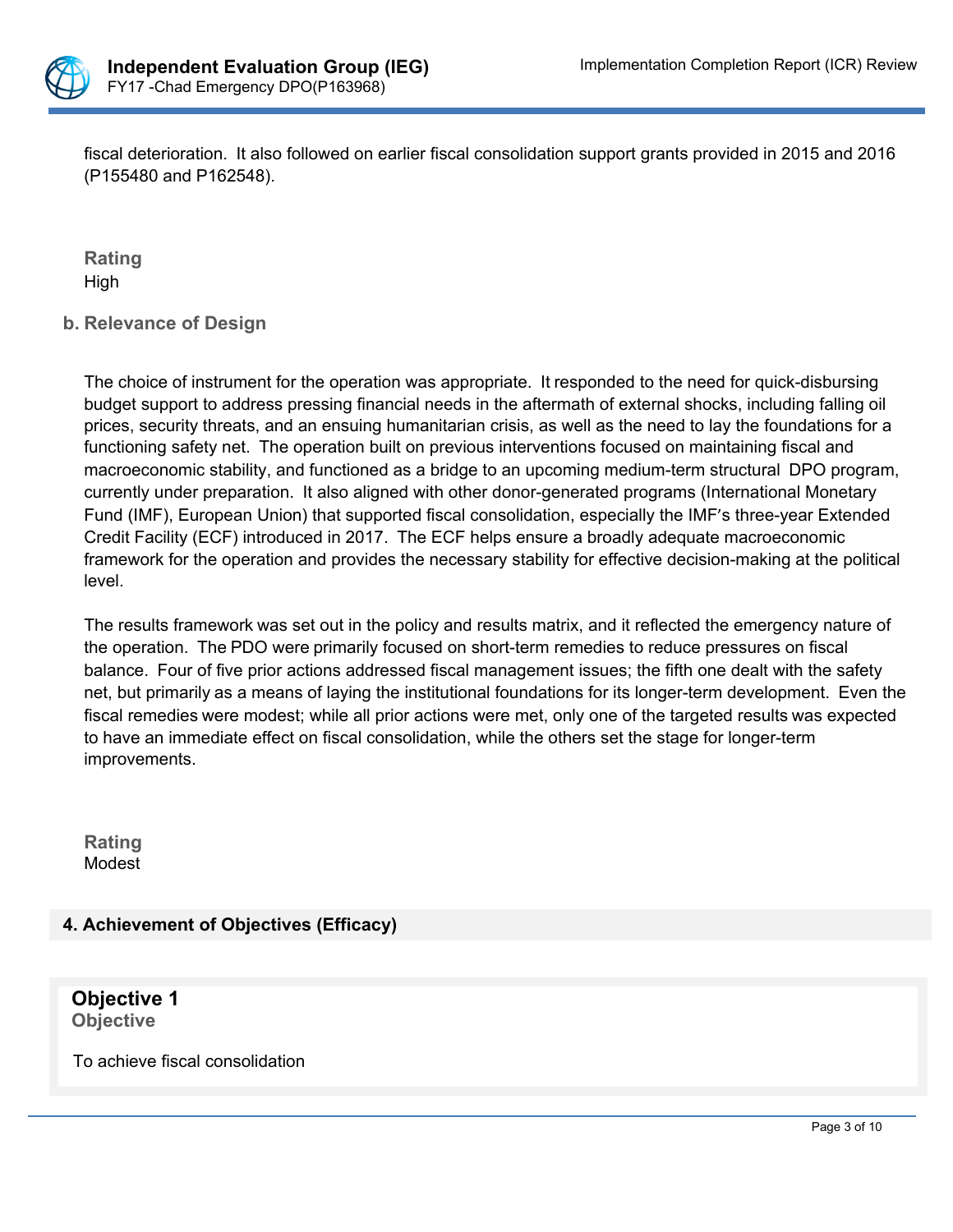

## **Rationale**

The objective was to be achieved by supporting reforms aimed at rationalizing the public wage bill and tax expenditures; improving SOE oversight; and enabling effective public procurement.

### **Rationalizing the public wage bill**

Based on an audit to strengthen the effectiveness of the public payroll system, the government set a target to reduce allowances for civil servants by 50 percent effective November 2016 (both prior actions for EFSDPO). These efforts were expected to reduce the public wage bill by 3 percent by mid-2017 as compared with the level in mid-2016. Instead, the wage bill rose by one percent, as the government abandoned the plan due to pressures from affected stakeholders.

### **Improving SOE oversight**

To identify weaknesses and improve efficiency in SOE management, the government commissioned an audit of the financial performance of SOEs to reduce transfers and subsidies to SOEs (prior action for EFSDPO). To facilitate the audit, the government was to complete an initial inventory of 20 SOEs, and issued a decree to ensure the availability of SOE financial statements for the years 2014-2016 (prior actions for EFSDPO).

The process is still under way. Under the operation, only 15 SOEs submitted financial statements and a sub-set of 10 were audited, all of them benefiting from government subsidies. Significant constraints on oversight at the government level – limited human, financial, and physical resources – contributed to delays. Still, by late 2018, almost a year after the operation closed, 29 SOEs had been inventoried.

Tax expenditures: the provision of new tax exemptions to SOEs was temporarily frozen as the process to identify means to improve the tax expenditure and subsidy system for SOEs was going on (prior action for EFSDPO).

### **Strengthening public procurement**

The government established a procurement regulatory agency by appointing the president and members of a national council of regulation, as well as assigning it a regular budget line in the 2017 budget law (prior actions for EFSDPO). Previously, the government had already revised the procurement code, including provisions for contract implementation. With a new code and a new regulatory agency in place, the value of single source procurement contracts as a share of the value of total contracts was expected to decline from 37 percent to 30 percent. Instead, their share rose to 42 percent, influenced by an overall decline in procurement through public tenders (ICR, page 20) that included a slower decline in single-source contracts.

In summary, measures to reduce the public wage bill were not successful, as the government yielded to political pressures opposing wage adjustments. The process of improving SOE oversight is still underway,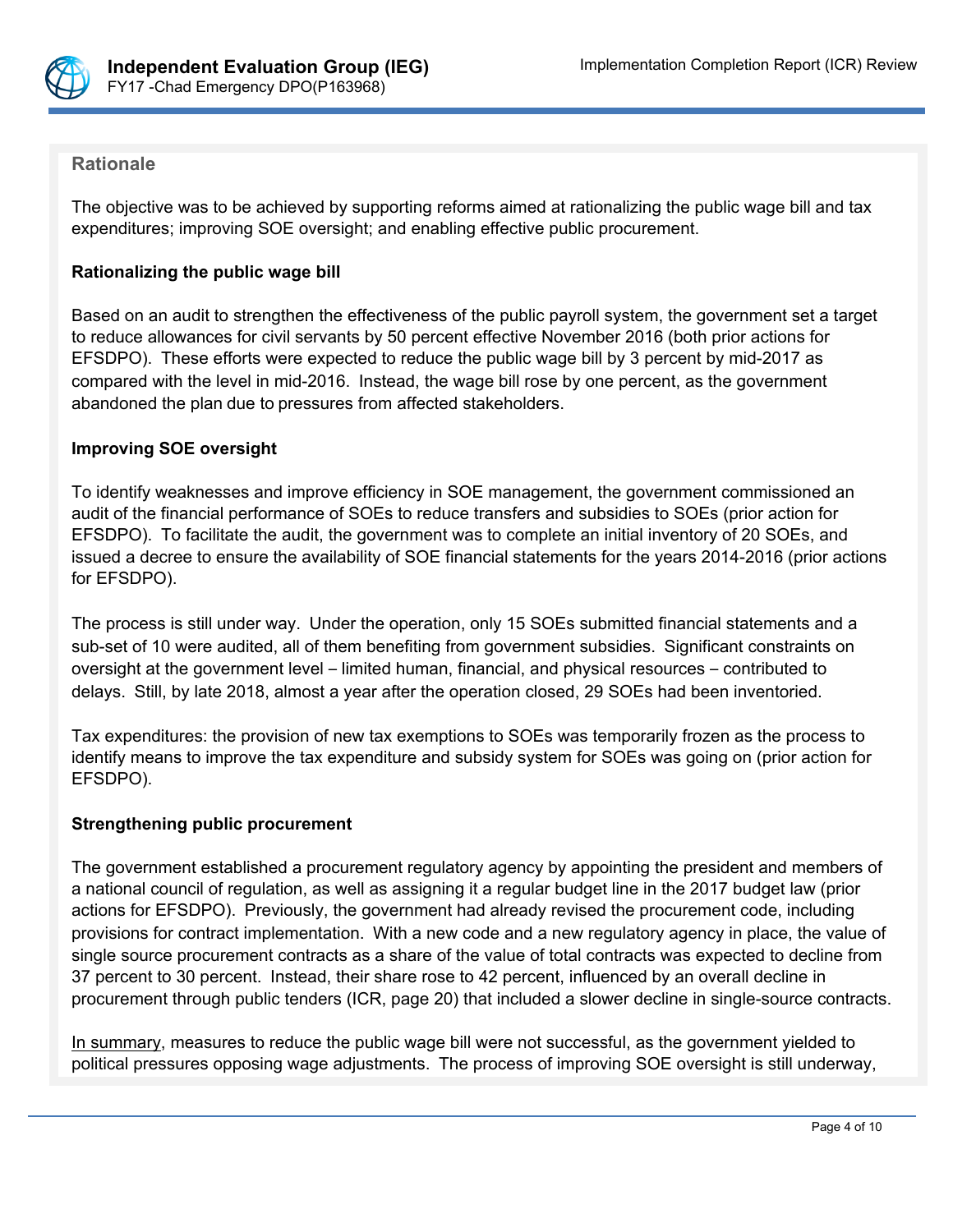

and neither tax expenditures nor subsidies have so far been addressed. Without further analysis of the procurement portfolio, it is difficult to assess achievements in public procurement.

**Rating** Modest

# **Objective 2**

**Objective**

To lay the foundation for a functioning social safety net

**Rationale**

The objective was to be achieved by moving from the existing emergency approach to addressing the needs of poor and vulnerable households, towards the establishment of a permanent safety net supporting resilience and strengthening livelihoods among the poor.

Building on a safety nets unit established in 2016, the government set up a steering committee for its safety net program; recruited key staff; and introduced a system combining geographic and household targeting to select beneficiaries. By end project, a geographical area had been selected and a standard questionnaire applied to area households, drawing up an initial registry of 17,000 households (with 4,500 households identified as beneficiary households) (prior actions for EFSDPO).

As a result, the 4,500 eligible households are now receiving cash benefits on a regular basis. The government has asked all donors supporting safety net programs to use the government's questionnaire for targeting, and to include their findings into building up the registry.

**Rating** Substantial PHREVDELTBL

# **5. Outcome**

Relevance of objectives is related **high**: objectives were in line with the CPF, and reflected the country situation and government policy. Relevance of design is rated **modest:** it addressed relevant issues, but with only partial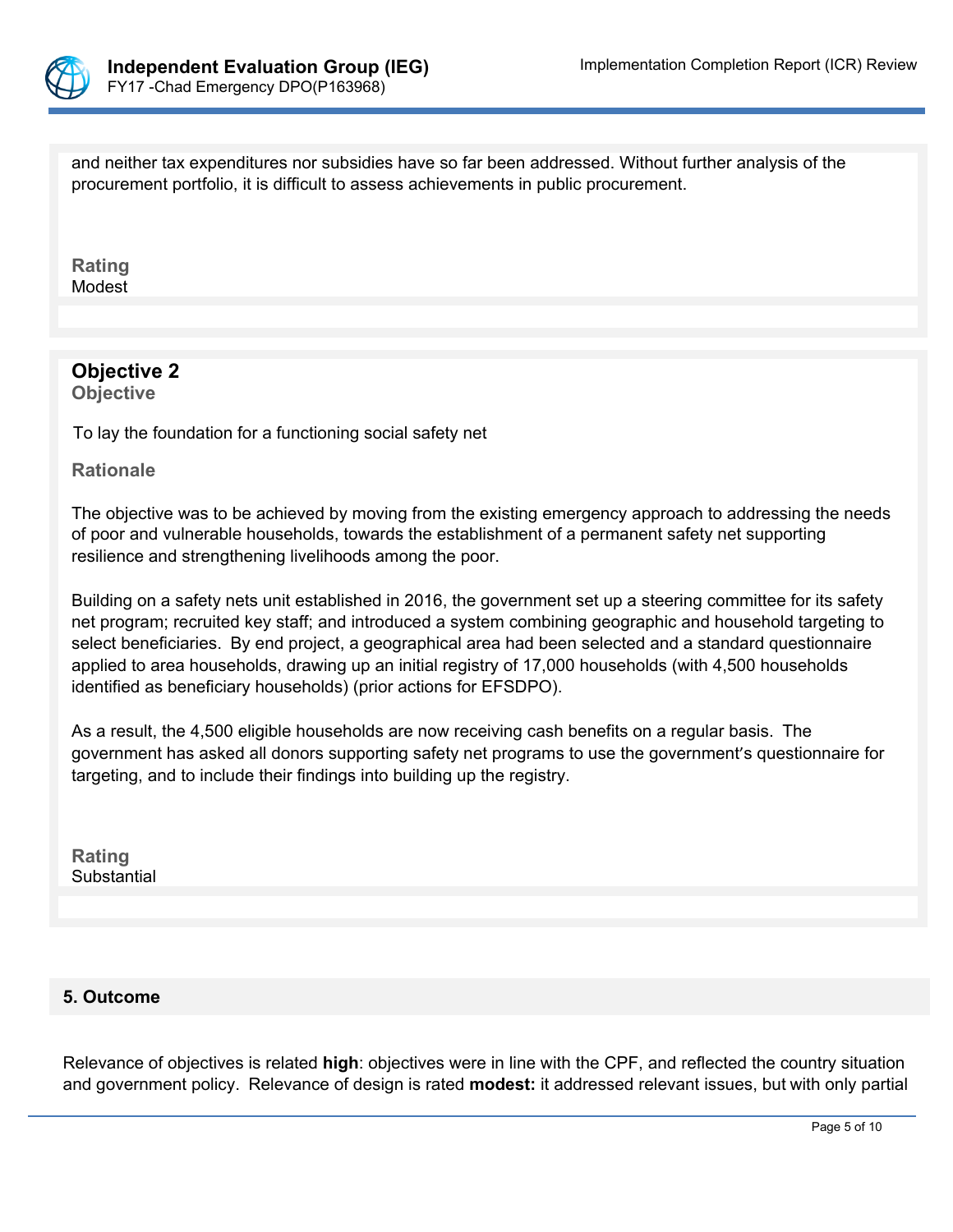

focus on the primary objective of finding remedies to short-term financing needs. Efficacy for the first objective is rated **modest**, as efforts at fiscal consolidation were only partly successful. Efficacy for the second objective is rated **substantial**, as the project significantly advanced in key areas for building the safety net. The PD (pp. 17-18) made an effective case for the primacy of the first objective, referring to it as the "main objective" and to the safety net objective as a "secondary objective." Giving more weight to the first objective, overall efficacy is rated **moderately unsatisfactory.**

**a. Outcome Rating** Moderately Unsatisfactory

# **6. Rationale for Risk to Development Outcome Rating**

The operation was introduced into a volatile economic and political environment. While the government managed to move the policy agenda forward, pressing financial needs, security risks, and a threatening humanitarian crisis continue to pose risks that were rated **high** already at appraisal.

**a. Risk to Development Outcome Rating** High

### **7. Assessment of Bank Performance**

### **a. Quality-at-Entry**

The operation was timely; an emergency response in the form of external budget support was appropriate in a situation of economic and social crisis. To address pressing fiscal needs, the operation focused on fiscal stabilization as its primary objective, albeit with only one of four prior actions expected to have an immediate effect on fiscal consolidation; the others set the stage for longer-term

improvements. Introducing the safety net objective as a secondary aim directly recognized the longer-term nature of building an adequate transfer system, and in the short term focused on two fundamental building blocks: targeting and registry. At the same time, the urgency of the operation – it was put into place over a period of some four months – may not have sufficiently recognized political constraints to some of the policy changes pursued in trying to control fiscal spending.

**Quality-at-Entry Rating** Moderately Satisfactory

**b. Quality of supervision**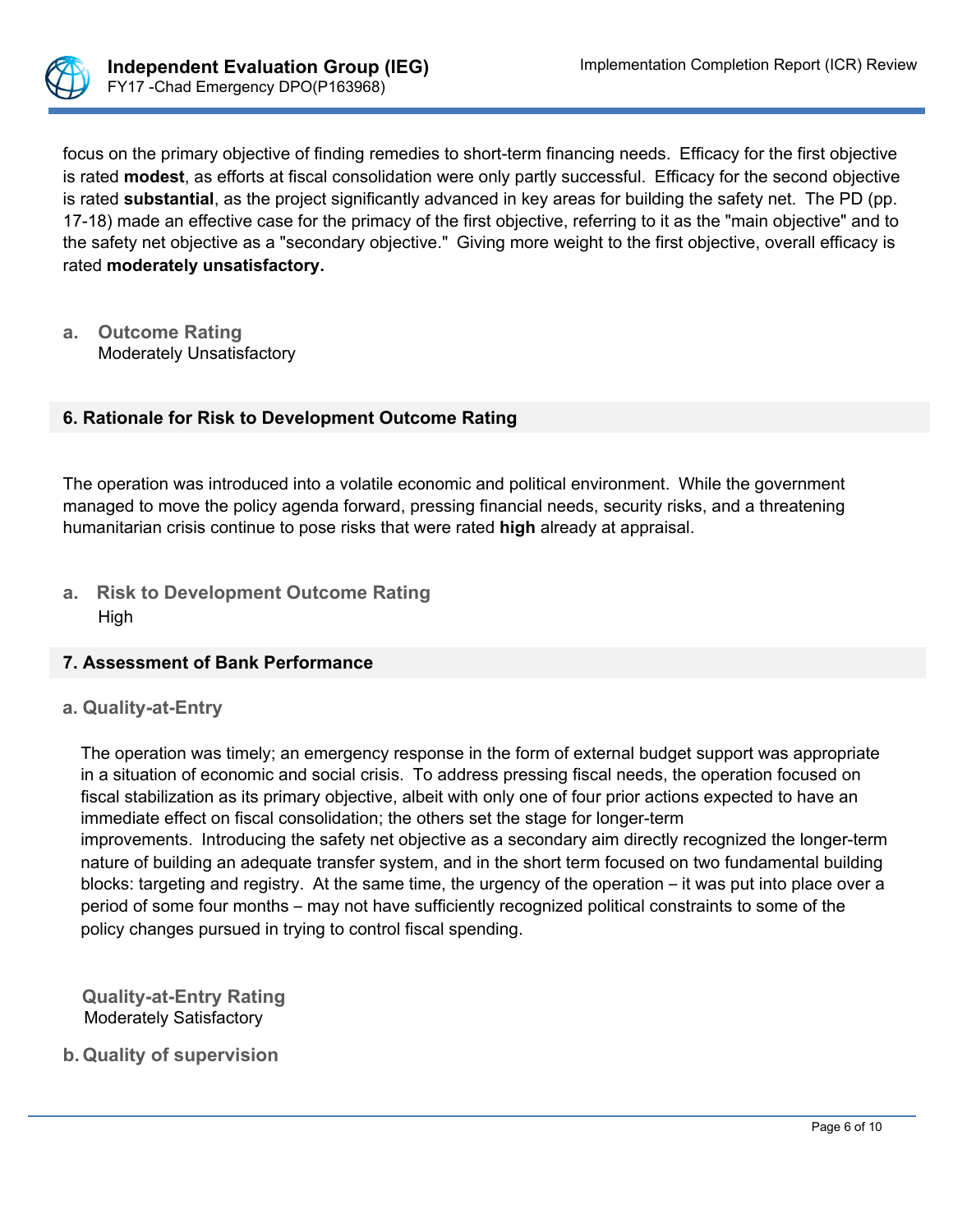

While there was no formal supervision of the operation – one is not required for a single-tranche operation of this type – some monitoring did occur to the extent that actions under the operation coincided with activities during preparation of the new DPO series, and in supervision of other ongoing projects with a similar focus. According to the ICR (page 25), this was sufficient to allow the Bank team to react to concerns when they arose, even in the absence of sufficient information flows from the government.. However, given the modest results in meeting the operation's primary objective, "engagement" was not sufficient.

**Quality of Supervision Rating**  Moderately Unsatisfactory

**Overall Bank Performance Rating** Moderately Unsatisfactory

## **8. Assessment of Borrower Performance**

**a. Government Performance**

While the government appears to have been committed to the objectives being pursued under the operation, progress was nevertheless modest. In part this reflected a challenging political and economic environment (national security, civil service strikes, fluctuating export prices) and a lingering humanitarian crisis, all of which diverted government attention from the task at hand. It was also to an important extent influenced by institutional and capacity limitations; while prior actions were met, achievement of intended results faltered.

**Government Performance Rating** Moderately Unsatisfactory

**b. Implementing Agency Performance** Not assessed.

**Implementing Agency Performance Rating**  Not Rated

**Overall Borrower Performance Rating**  Moderately Unsatisfactory

# **9. M&E Design, Implementation, & Utilization**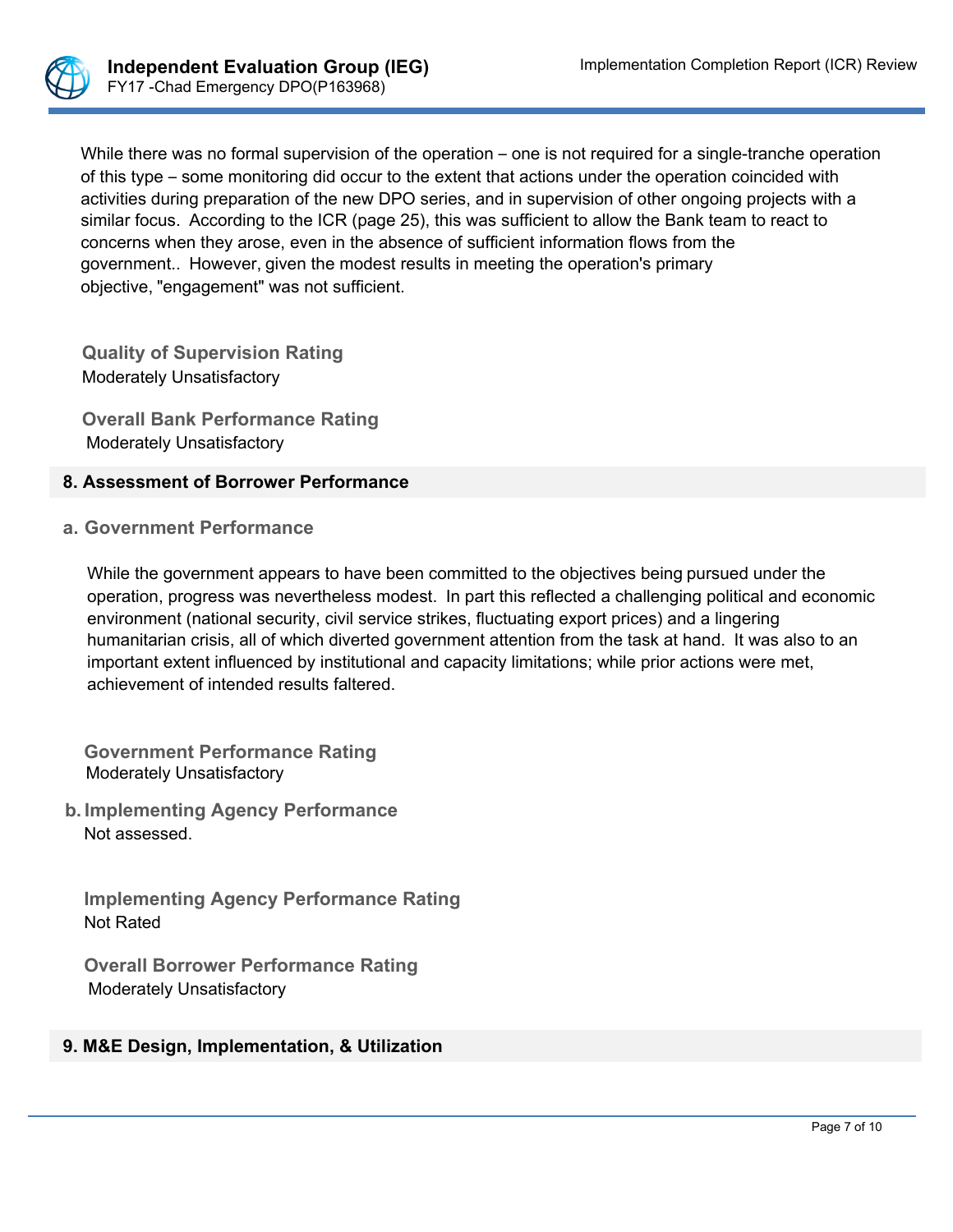

### **a. M&E Design**

A policy and results matrix included short-term indicators of performance and targets to measure change, reflecting the short-term nature of the operation. Information flows were coordinated by a Negotiations Committee in the Ministry of Finance and Budget (MFB) which had participated in preparing the operation and monitored progress against program objectives. The Committee had a solid track record in collaborating with the Bank in monitoring similar operations. Participating agencies provided information and documentation of progress on their respective programs to the Committee. The safety net component was overseen by a national safety net unit, which already had experience in piloting cash transfers

### **b. M&E Implementation**

In the absence of formal implementation arrangements by the Bank, monitoring was performed by Bank teams when EFSPDO activities coincided with other Bank operations, and in collaboration with other donors. Rigorous monitoring was hampered by the modest performance of the MFB team and the uncertain flow of information between participating agencies and the MFB (ICR, page 25).

### **c. M&E Utilization**

The information collected on the operation was used to design the new, upcoming programmatic series. In particular, experience with the failed reduction in the wage bill and slow progress on acquiring SOE financial statements led to adjustments in the targets being set for the new series.

**M&E Quality Rating** Modest

#### **10. Other Issues**

**a. Environmental and Social Effects**

Not raised in the ICR.

**b. Fiduciary Compliance** Not raised in the ICR.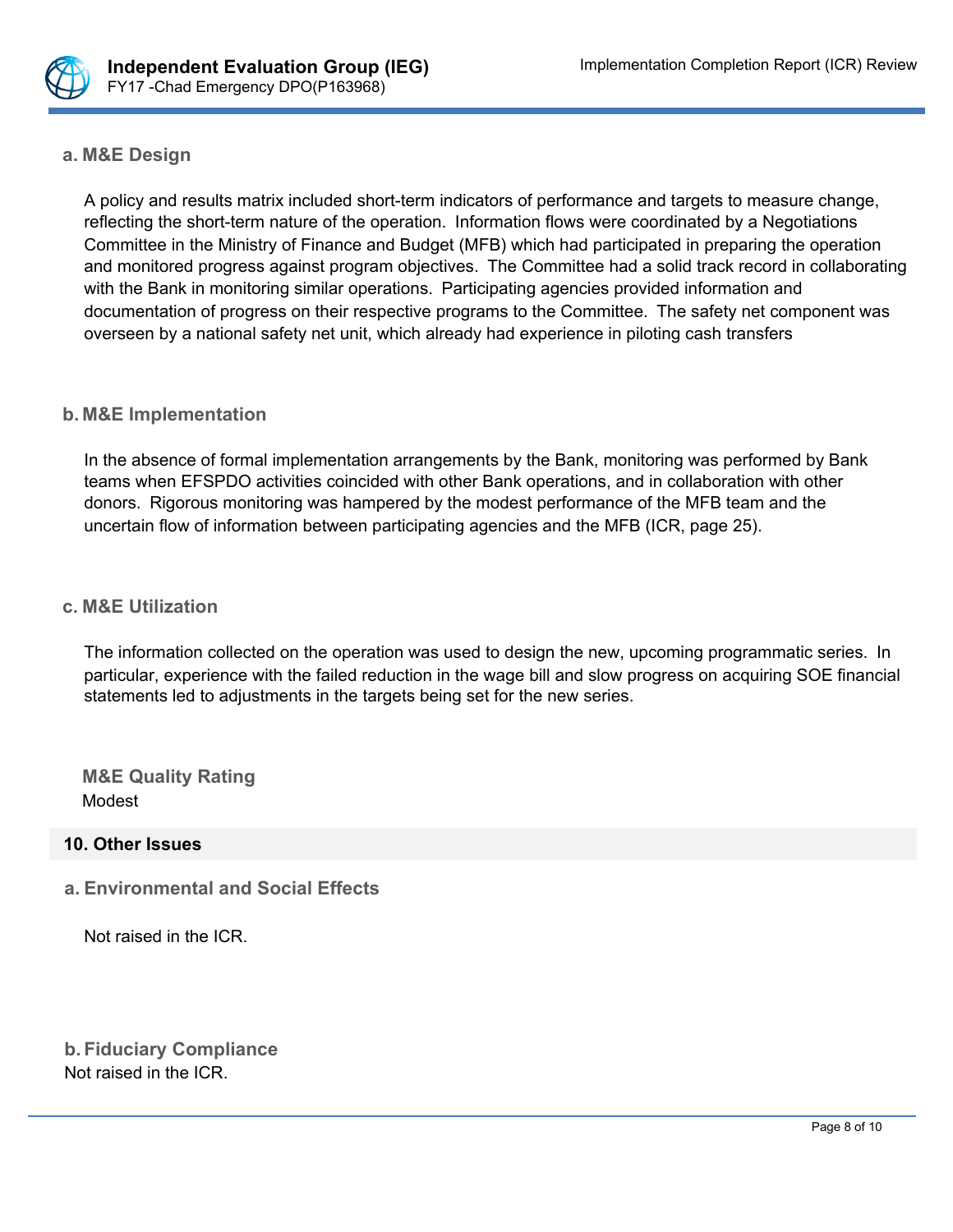

**c. Unintended impacts (Positive or Negative)** None reported.

#### **d. Other**

---

#### **11. Ratings**

| <b>Ratings</b>                 | <b>ICR</b>                   | <b>IEG</b>                   | <b>Reason for</b><br><b>Disagreements/Comment</b>                                                                                     |
|--------------------------------|------------------------------|------------------------------|---------------------------------------------------------------------------------------------------------------------------------------|
| Outcome                        | Moderately<br>Unsatisfactory | Moderately<br>Unsatisfactory |                                                                                                                                       |
| Risk to Development<br>Outcome | High                         | High                         |                                                                                                                                       |
| <b>Bank Performance</b>        | Moderately<br>Satisfactory   | Moderately<br>Unsatisfactory | With a MU rating for Outcome,<br>and MS for quality at entry<br>and MU for quality of<br>supervision, Bank<br>performance is rated MU |
| <b>Borrower Performance</b>    | Moderately<br>Unsatisfactory | Moderately<br>Unsatisfactory |                                                                                                                                       |
| Quality of ICR                 |                              | Substantial                  | ---                                                                                                                                   |

#### **Note**

When insufficient information is provided by the Bank for IEG to arrive at a clear rating, IEG will downgrade the relevant ratings as warranted beginning July 1, 2006.

The "Reason for Disagreement/Comments" column could cross-reference other sections of the ICR Review, as appropriate.

#### **12. Lessons**

**An emergency DPO may be the most appropriate instrument to respond to a government's request for immediate relief to a massive fiscal crisis.** Teams need to determine the urgency of addressing a fiscal crisis when determining the nature of the intervention. EFSDPO was implemented when the government had to address an economic crisis, a large financing gap, growing security concerns, and with limited institutional capacity to carry out substantial reforms. An emergency DPO was the appropriate choice.